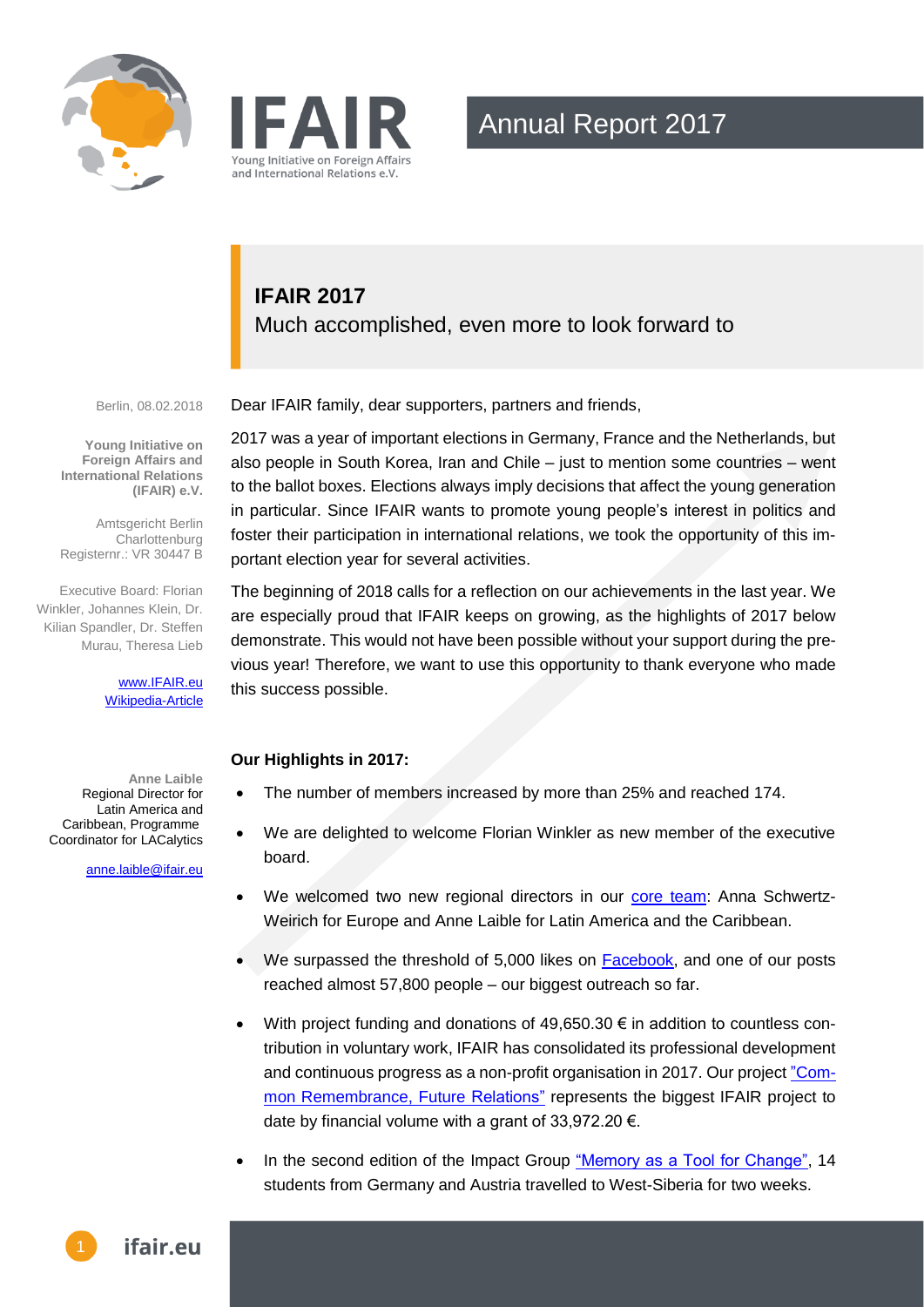



 The core team of IFAIR met in Berlin for a strategy meeting in November and drafted the organization's strategy for 2018.

#### **Further Info on Our Key Projects**

#### *Impact Group: ["Common Remembrance, Future Relations"](http://ifair.eu/impact-groups-en/common-remembrance-future-relations/)*

#### *Project Partner: Armenian Progressive Youth (APY)*

IFAIR's project "Common Remembrance, Future Relations" took place under the patronage of Michael Roth, Minister of State for Europe at the Federal Foreign Office. In cooperation with the NGO Armenian Progressive Youth (APY), IFAIR brought to-

gether twenty NGOs from Armenia, France, Germany, Israel and Turkey in Yerevan, Armenia, with the aim to explore varying forms of remembrance and to foster dialogue between the different cultures. The primary objective of the project was for



the participants to develop their own projects, thus contributing to the overall sustainability of the project: Eight teams were formed during the project and are now planning their own joint projects. The three-part Impact Group started off with an introductory workshop in Yerevan in May; over the summer the participants visited their project partners for work shadowings, and in September 2017 everyone came together in Berlin for the evaluation meeting. (Picture: The participants visited the Temple of Garni

as part of a one-day excursion to various sites of remembrance in Armenia.)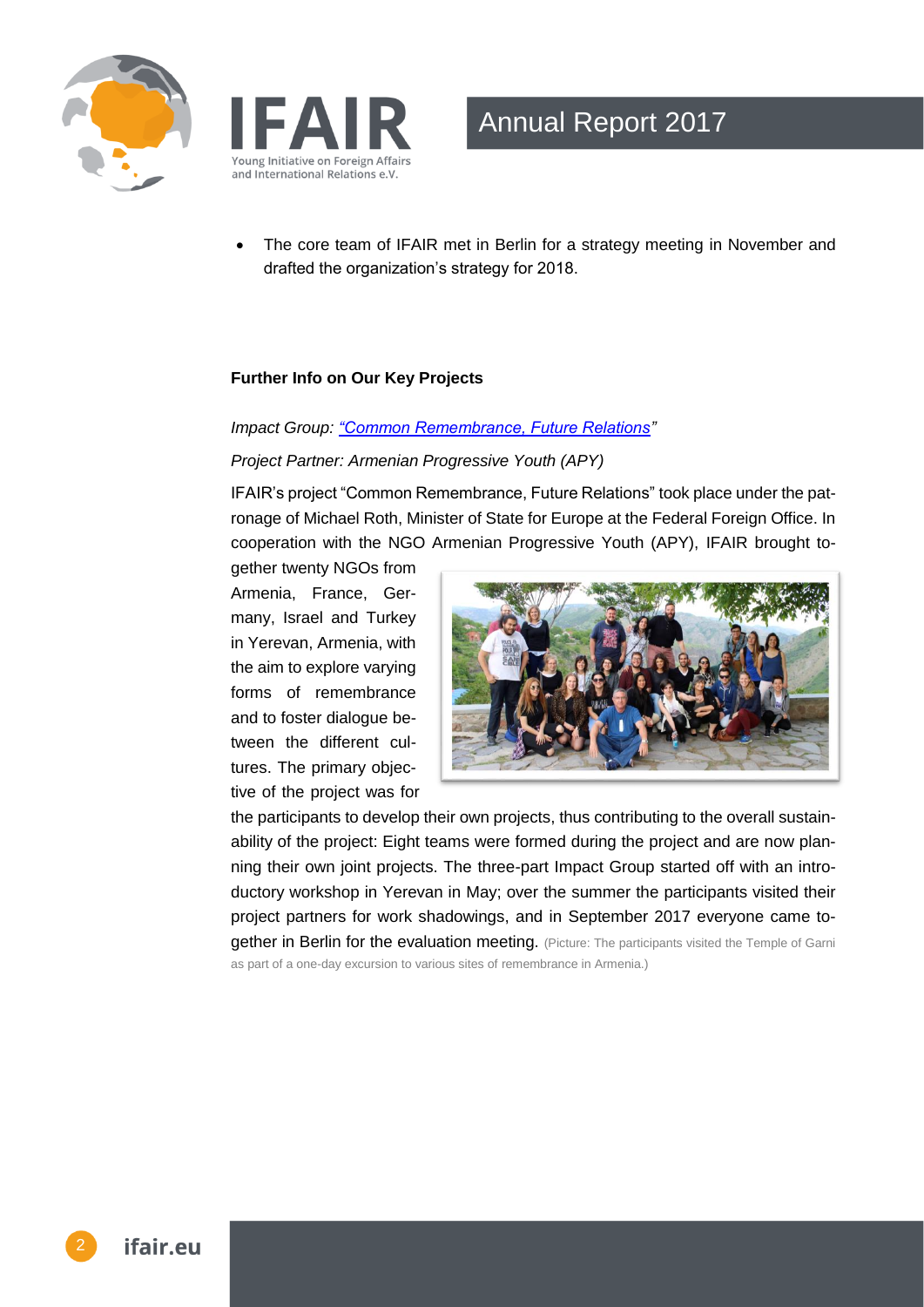



#### *Impact Group: ["Memory as a Tool of Change" –](http://ifair.eu/impact-groups-en/memory-tool-change/) Forgotten Places in Siberia*

#### *Partner: Yugra University in Kanty-Mansiysk, Russia*

The second series of IFAIR's Impact Group "Memory as a Tool for Change" brought 14 students from Austria and Germany to Western Siberia. Together with participants from the region, they spent two weeks discussing Russian commemorative culture and today's reappraisal of Stalinist terror.

Visiting different places of remembrance and talking to historians and experts, participants discussed how contemporary Russian society and politics commemorate the terrors of the last century, including forced displacement and the system of prison and labour



camps. The group was particularly interested in learning more about the phenomenon of increasing Stalin nostalgia, and why certain events become part of cultural memory while others are dismissed, often by communities of shared memory themselves. Notable highlights were meetings with contemporary witnesses, an excursion to two labour camps along the Transpolar Railway and the collection of essays in which participants processed their impressions. The project was kindly supported by the German Federal Foreign Office. (Picture: Participants, organisers and local guides after an excursion to two labour camps along the Transpolar Railway, close to Nadym.)

#### **Finances and Members**

We are very happy about the development of IFAIR's membership in 2017. The number of regular members has grown from 139 to 174 – an increase of more than 25 percent. Our new members come from 13 different countries; 10 of them are currently living outside of Germany. IFAIR is therefore not just bigger but also more international than ever. The current number of Honorary Members is 16.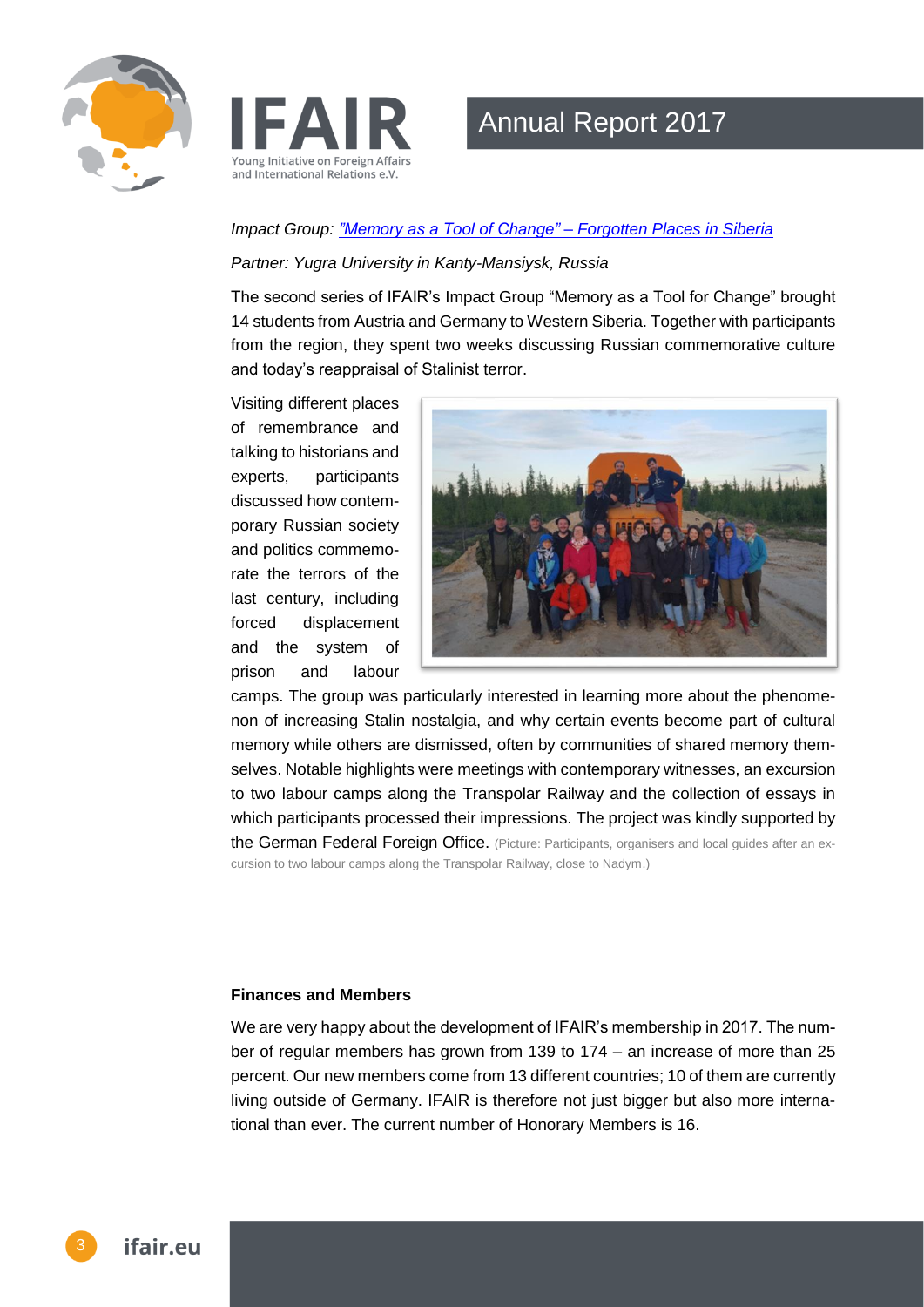



IFAIR´s core team welcomed two new members in 2017: Anne Laible (left) and Anna



Schwertz-Weirich (right). In a competitive application process, Anne and Anna succeeded in establishing themselves as new regional directors for Latin America and the Caribbean and for Europe, respectively. Together with the

LACalytics team, they now work on putting together a second edition of LACalytics. They collaborate with young authors from Europe and LAC to develop and publish ideas for the future cooperation between the two regions. Welcome to the team, Anne and Anna!

In IFAIR's executive board, Lukas Rudolph handed over his position as Chief Financial Officer to Florian Winkler who is now in charge of IFAIR's finances. We thank Lukas for his invaluable commitment throughout the last years and wish Florian all the best for his new tasks.

Furthermore, IFAIR has been exceptionally successful in consolidating and continuing its professional and financial development as a non-profit organization in 2017. Our project "*Common Remembrance, Future Relations*" has been the biggest IFAIR project to date by financial volume, thanks to the generous support of the German Federal Foreign Office.

| <b>Earnings in EUR</b>                                                                                                                    |              | <b>Expenses in EUR</b>                                      |              |
|-------------------------------------------------------------------------------------------------------------------------------------------|--------------|-------------------------------------------------------------|--------------|
| Members' contributions                                                                                                                    | 1 050,55 €   | Administration                                              | 361, 80 €    |
| Donations                                                                                                                                 | 67,55€       | <b>IG Common</b><br>Remembrance,<br><b>Future Relations</b> | 33 972,20 €  |
| Projekt funding                                                                                                                           | 43 972, 20 € | IG Memory as a Tool                                         | 12 164, 98 € |
| (including: "Common Remembrance, Future<br><i>Relations</i> " with 33 972,20 € and " <i>Memory</i><br>as a Tool for Change" with 10 000 € |              | for Change                                                  |              |
| Contributions of project<br>participants                                                                                                  | 4 560,00 €   | IG UN Parliament*                                           | 100,00€      |
|                                                                                                                                           |              | IG EUAP III*                                                | 6440, 16€    |
| Total                                                                                                                                     | 49 650, 30 € | Total                                                       | 53 039, 10 € |
|                                                                                                                                           |              | * Project funding from 2017                                 |              |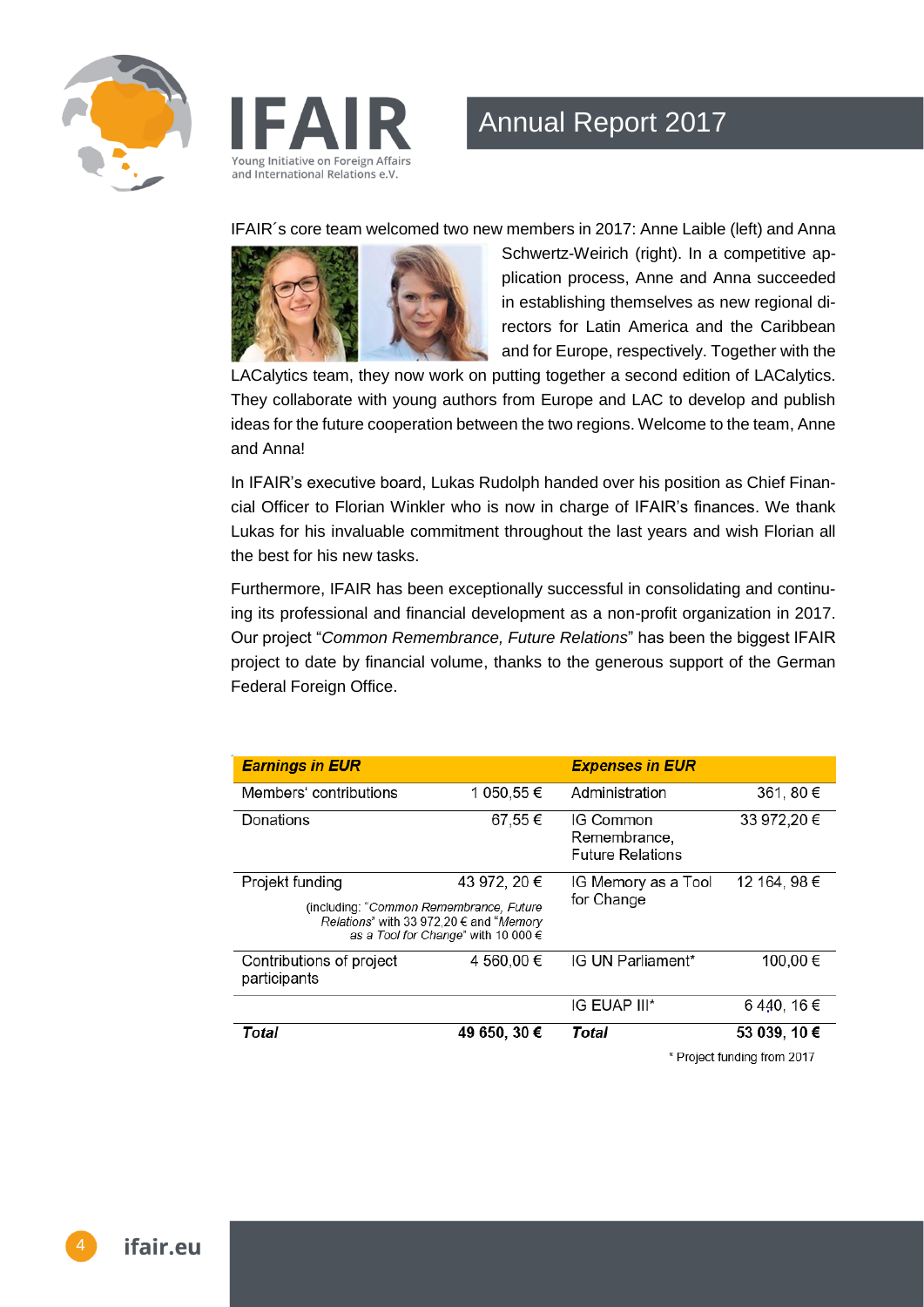



#### **What will happen in 2018?**

#### **LACalytics – [second edition](http://ifair.eu/impact-groups-en/lacalytics/)**

The project "LACalytics" is starting its second edition following the big success of the first edition in 2016. LACalytics 2018 is a programme that enables international collaboration of students and young professionals from Latin America and the Caribbean (LAC) as well as Europe. It produces in-depth analyses on political, economic and social issues that concern both regions. The best articles are going to be published and presented at a final conference in autumn 2018, to which you are warmly invited.

### **[EU-ASEAN Perspectives \(EUAP\) –](http://ifair.eu/impact-groups-en/eu-asean-perspectives/) 4th edition**

Nelly Stratieva and her project team – consisting of 10 EUAP alumni – are already working hard to make the fourth edition of the EU-ASEAN Perspectives Dialogue (EUAP) on the topic of integration become reality in 2018. An online-conference with participants from EU and ASEAN countries in autumn 2018 will be followed by the project's final event in the beginning of 2019 which is planned to be held in South East Asia for the very first time. The Call for Applications will be published in the summer of 2018.

### **Anti-Corruption Walks Kyiv, Ukraine**

Our project develops and expands on guided city tours on the topic of anti-corruption in Ukraine. Our goal is to make knowledge about corruption and anti-corruption more easily accessible. At the same time, we wish to facilitate discussions about the rule of law, accountability, separation of powers and democratic decision-making.

The project is made up of the elements: first, further developing and professionalizing the existing guided city tours; second, setting up a "corruptopedia" as public knowledge resource on corruption in Ukraine; and third, initiating academic exchange on how to disseminate knowledge about anti-corruption. The implementation of the project will take place in Kiev, Odessa, Kharkov and Lviv between early summer and the end of the year 2018. Our local partner is the Anti-Corruption Research and Education Centre (ACREC).

### **[Foreign Policy Talks Berlin](http://ifair.eu/impact-groups-en/foreign-policy-talks/)**

Among others, we plan on meeting with the head of the political section of the British Embassy to discuss Britain's role in foreign policy after Brexit in early 2018 in Berlin.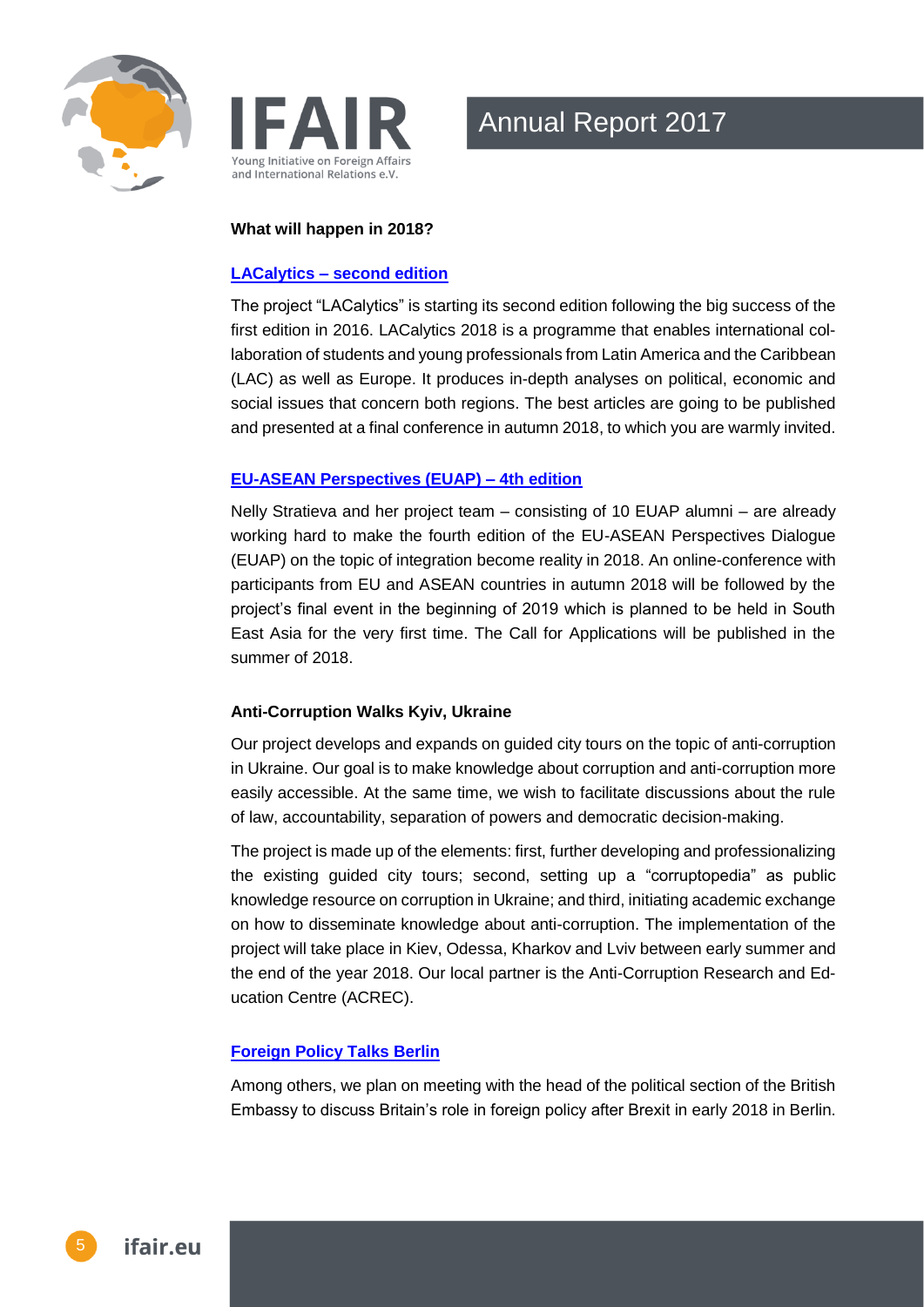



#### **European Youth Event 2018**

IFAIR will send off a delegation of committed students and young professionals from across Europe to attend the European Youth Event (EYE) taking place in the European Parliament's seat in Strasbourg on 1 and 2 June 2018.

EYE is a forum for young Europeans to voice their perspective on and their suggestions for the future of Europe, and to discuss their ideas with European politicians and decision-makers. After the event, a report of the most remarkable ideas discussed among the participants is going to be distributed to the Members of the European Parliament. Selected participants of the event are going to present these ideas to parliamentary committees.

All current and new members are invited to participate in the above projects (contact via links to project-sites above) or bring in their own ideas for projects. Moreover, we continuously invite submissions for articles in our Think Tank at ifair.eu or our op-eds at Diplomatic Magazine.

We wish you all a successful 2018 and hope to see you again soon!

IFAIR's executive board

**Florian Winkler, Johannes Klein, Dr. Kilian Spandler,** 

**Dr. Steffen Murau** and **Theresa Lieb**